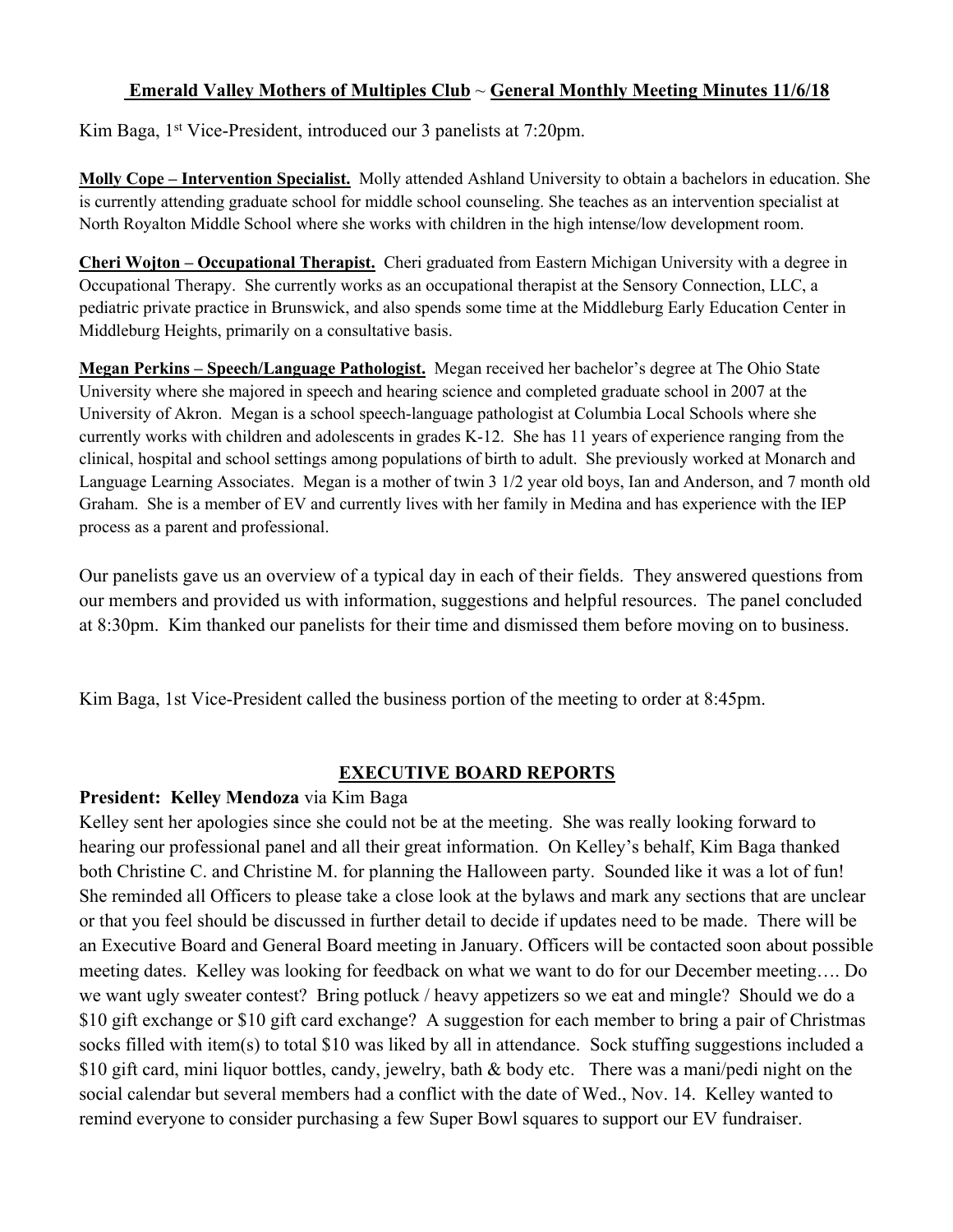# **1st Vice President: Kim Baga**

Kim announced that she will not be able to attend the December meeting.

#### **2nd Vice President: Jeanette Louis**

Member directories have been printed and were set on the table for each member in attendance to take. There were 9 members and 2 panelist guests in attendance. (one panelist was included in member count).

#### **Secretary: Sheri Bickerton**

No Report

#### **Treasurer: Katy Baddorf**

- Beginning Balance as of 10-1-18 is \$12,418.88
- Withdrawals \$861.41
- Deposits \$124.00
- Ending Balance as of  $10-31-18$  is  $$11,681.45$

Send all communication to our PO Box or bring to a monthly meeting.

Katy announced that EV is now registered as a charitable organization in Ohio. The process has also been completed to file for the previous three years. This is a yearly filing requirement and will be added to the Treasurer's procedures.

#### **Alumni Advisor: Rikki Price**

Not present – No Report

# **Trustee #1: Tracey Miller**

The Bylaws will be carefully reviewed and changes will be made at our executive board meeting in January. Any suggestions regarding changes to our current By-Laws should be emailed to both Tracey Miller and Rikki Price by Nov. 30, 2018. Tracey will be reviewing and compiling changes & updates to be presented and discussed by our EV board members at our board meeting in January. Final vote on any changes/updates will take place at the February meeting or the 1<sup>st</sup> meeting following the board meeting.

# **Trustee #2: Jennifer French**

No Report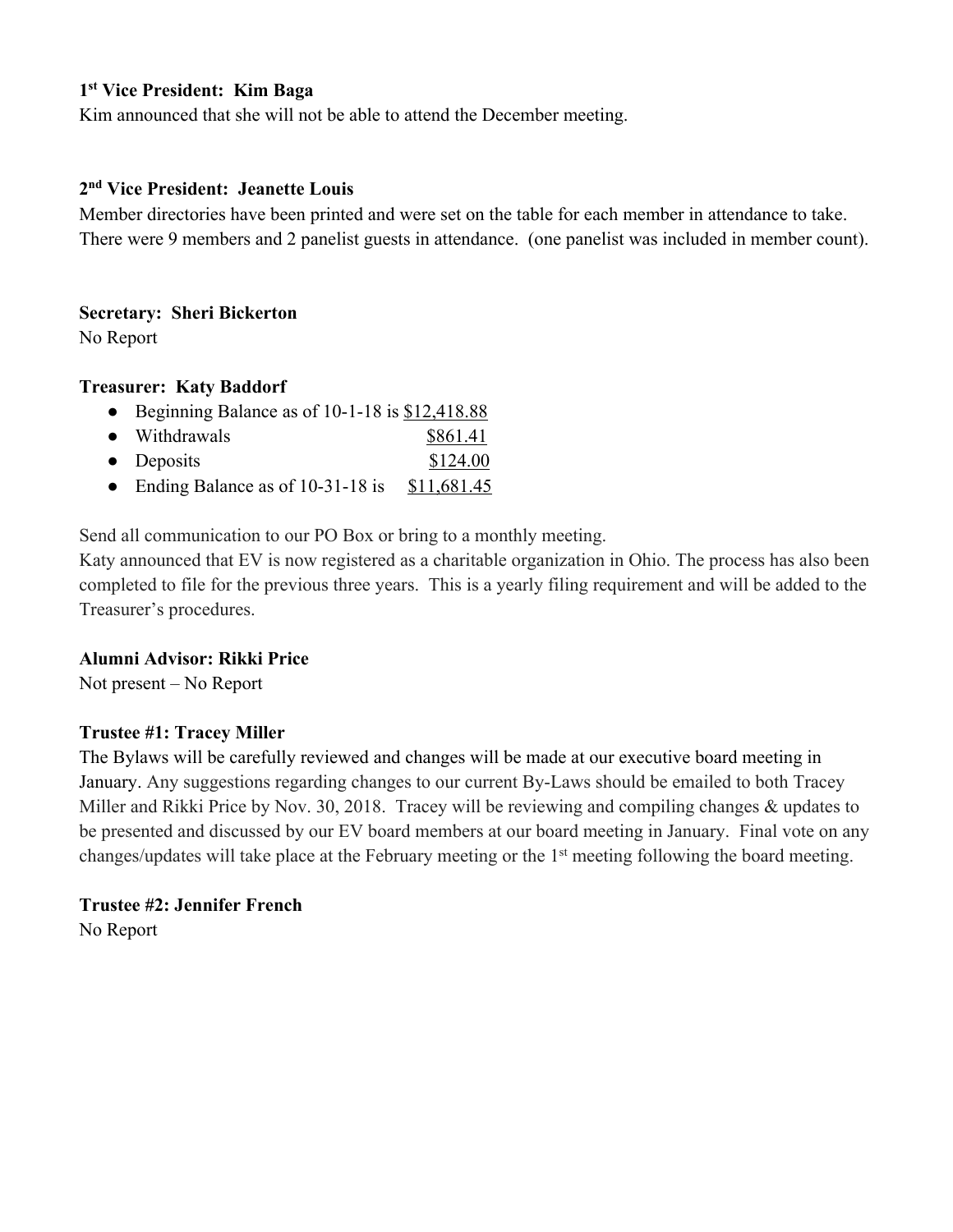# **GENERAL BOARD COMMITTEE REPORTS**

# **Fundraising Primary - None**

**Fundraising Secondary - Kelley St. Clair** \*\*Chipotle Fundraiser! November 17th, 4:00pm – 8:00pm Strongsville Chipotle (Pearl Rd. Location) Bring in the flyer posted to FB or show on your smart phone – 33% of the proceeds will go to Emerald Valley! Note: Sales need to be over \$300 in order to receive our 33% profit. Cannot order online.

\*\*Selling Football Squares \$5.00 each! The football squares board was brought to the Nov. meeting and will continue to be brought to meetings through the Feb. meeting. All squares need to be sold by our February meeting on Feb. 5, 2019. The AFC & NFC numbers of 0-9 will be drawn at the Feb meeting. The numbers drawn will be placed on the board for the AFC & NFC teams. The number will represent the ending digit of the score for each quarter to determine the winner of each quarter. Great FUNdraiser for our club! Your family & friends can purchase squares too!

#### **Historian: Kim DeGross**

Keep taking pictures at club events, social outings and of your kids/family special occasions. Post pictures on our EV Facebook page and/or email pictures to Kim to be used on our end of year slideshow.

#### **March of Dimes: Katy Baddorf**

No Report

# **Mentoring: Jeanette Louis**

Sarah Mink, new member, has been set up with a mentor. Tricia Cardilino, another new member, will be set up with a mentor soon.

# **Mother of the Year: Katy Baddorf**

Informational forms for Mother of the Year were in the EV November newsletter. Kim also brought and handed out some forms at the meeting. She would like each member to complete a form and return it to her at the next meeting or email it to her. Katy has received 3 back so far. She is also looking for suggestions for new places to have our Mother of the Year dinner in May. Some suggestions were Rosewood Grill and J-Bella. If you have any suggestions, please email them to Katy ASAP.

# **Newsletter: Kim DeGross**

Officers and chairs, please plan on submitting your newsletters articles on the 15th of each month.

# **Parties: Courtney Gall**

Christmas Party Dec. 9th tentatively 4-6pm. Santa will be joining the party!

Looking at doing a buffet dinner, dance party and possibly a movie. Looking for suggestions for places to have the event. St. Marks Church is tentative. Other suggestions were United Church of Christ on West St. in Berea. Spokes, off River Styx, in Medina was also suggested but has a max of 60 people and may not be big enough for our X-mas party but would make a great mom's night or kids social event.